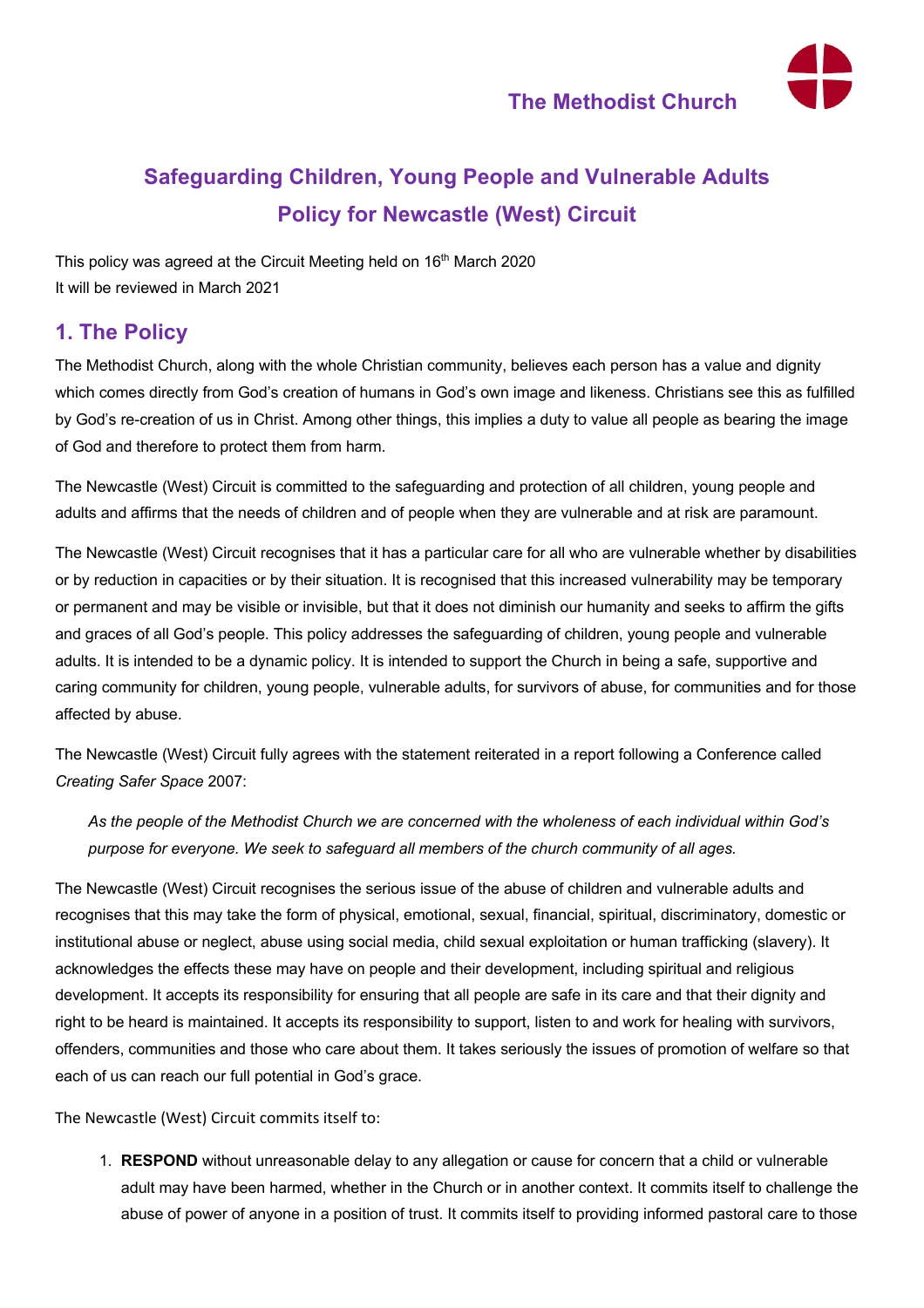in need, including the supervision of those who have committed criminal offences.

- 2. **IMPLEMENT** the Methodist Church Safeguarding Policy, Procedures and Guidance, government legislation and guidance to achieve safe practice in the circuit and in the churches.
- 3. The **PROVISION** of support, advice and training for lay and ordained people that seeks to ensure people are clear and confident about their roles and responsibilities in safeguarding and promoting the welfare of children and adults who may be vulnerable.
- 4. **AFFIRM** and give thanks for the work of those who are workers with children and vulnerable adults and acknowledge the shared responsibility of us all for safeguarding children, young people and vulnerable adults on our premises.

## **2. Purpose**

The purpose of this safeguarding policy is to ensure that procedures are in place and people are clear about roles and responsibilities for children and vulnerable adults in our care and using our premises. It is to be read in conjunction with the Methodist Church Safeguarding Policy, Procedures and Guidance (2019). The full implementation of these policies should ensure that:

- The Church (and all associated activities) is a safer place for everyone.
- Communities we serve have confidence that children and vulnerable adults are as safe as possible and that their wellbeing is enhanced in the life of the Church.
- People in the church are alert to unsafe practices and are able to challenge them.
- Office holders are safely recruited, trained for their roles and are accountable for their activities.
- People who have experienced abuse are accepted, empowered and supported in maintaining control over their lives and making informed choices without coercion.
- People who abuse are held accountable to the law and their risk is managed while they are supported and challenged to address their motivations and behaviour.

## **3. Roles and Responsibilities**

#### 3.1. Circuit Meeting

It is the responsibility of each Circuit Meeting to appoint a Circuit Safeguarding Officer and there should be no gaps in this crucial provision. It is not appropriate for a minister in pastoral charge or circuit superintendent to fill any gap, because of the potential conflict of roles. The role will usually be undertaken on a voluntary basis, although expenses should be met. Ultimate responsibility for safeguarding within the circuit lies with the Circuit Meeting.

The Newcastle (West) Circuit appoints Hazel Sargeant as Circuit Safeguarding Officer (Adults & Children) and supports her in their role.

The circuit meeting holds the following responsibilities, which may be delegated to the Circuit Safeguarding Officer, if appropriate:

- 1. Support and advice to the circuit superintendent and the circuit stewards regarding safeguarding matters.
- 2. With the support of the circuit superintendent, prompt recording and reporting of any safeguarding concerns of which they are made aware. This will include appropriate referral to statutory agencies and DSOs, as required by Methodist Church Safeguarding Policy, Procedures and Guidance.
- 3. Making appropriate arrangements for the secure storage, retention and appropriate sharing of safeguarding information held by the circuit.
- 4. Promoting the safety and well-being of all children and vulnerable adults within the circuit.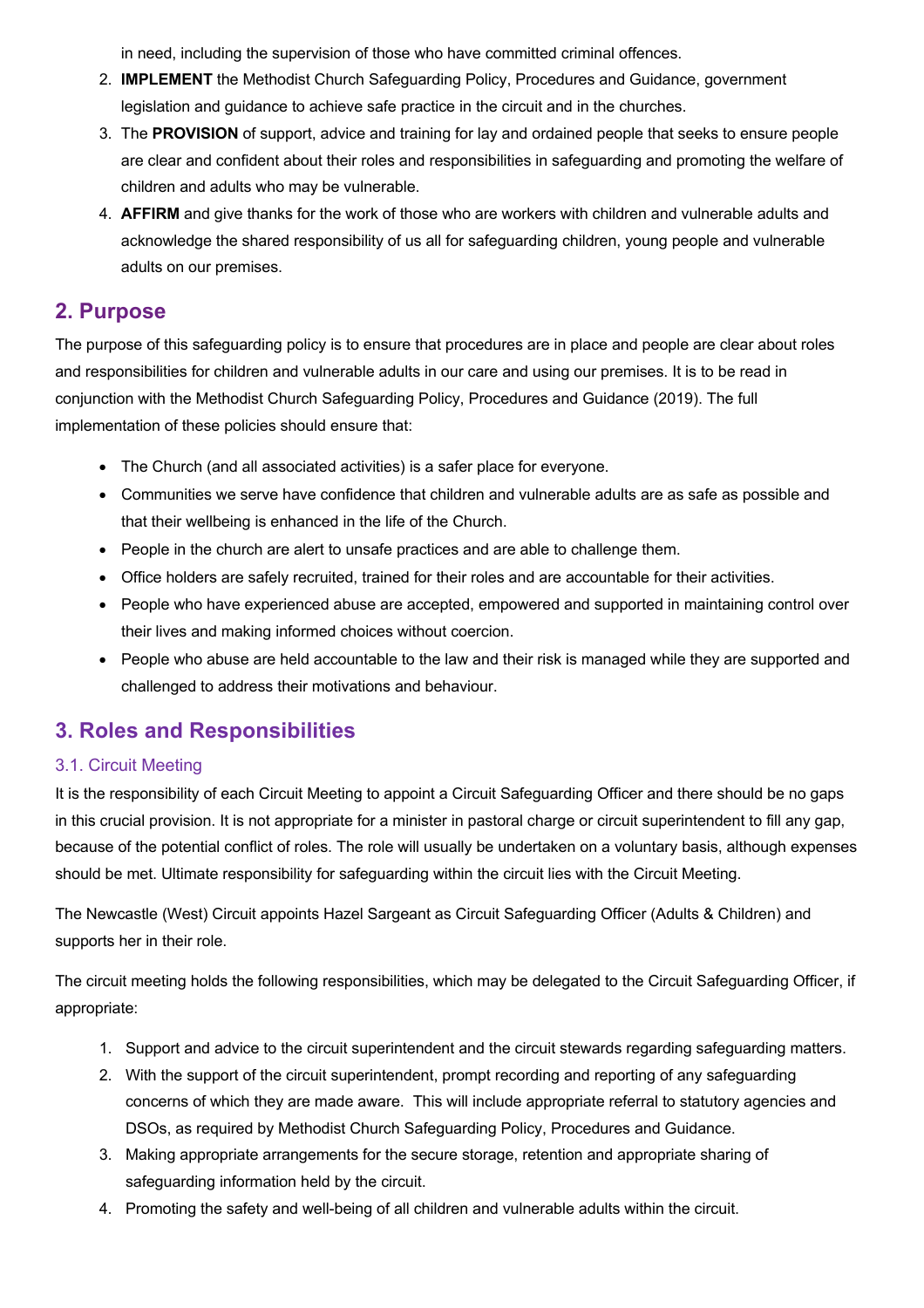- 5. Presenting a report to each circuit meeting about safeguarding events (noting the need for confidentiality regarding specific cases) and reminding relevant parties (where necessary) that safeguarding should be a standing item on the Circuit Meeting agenda
- 6. Receiving and reviewing church risk assessments and training schedules for each church in the circuit and sharing with the circuit meeting annually.
- 7. Attending the circuit staff meeting as necessary to discuss concerns brought to their attention.
- 8. Liaising with individual church safeguarding officers to offer guidance and check they are complying with Methodist Church Safeguarding Policies, Procedures and Guidance. This should include at least one annual meeting.
- 9. Working with the superintendent minister, ministers and the DSO regarding safeguarding concerns.
- 10. Attending and active participation at safeguarding training, district safeguarding events and meetings
- 11. Work with local ecumenical partners and their safeguarding representatives.
- 12. Reviewing safeguarding policies for each church in the circuit prior to presentation to the Circuit Meeting.
- 13. Supporting the circuit superintendent with the annual review of the circuit safeguarding policy and sending a copy to the DSO.
- 14. Maintaining of a record of all people within the circuit who have received Foundation Module training and Foundation Module Refresher training together with dates of attendance
- 15. Ensuring that training is offered to those working with children and vulnerable adults, holding an office of responsibility, or are in other applicable roles as defined in Appendix III of the Safeguarding Policy, Procedures and Guidance for the Methodist Church.
- 16. Overseeing timely delivery of appropriate training, in liaison with the Church Safeguarding Officers and accredited Circuit Trainers
- 17. Advising all churches in the circuit of the requirement to adopt a safer recruitment policy and to carry out required procedures when appointing staff or volunteers
- 18. DBS verification on behalf of the circuit.
- 19. Retaining records of names of those at circuit level who have DBS checks.
- 20. Providing reminders to church safeguarding officers about the need to apply or reapply for checks in accordance with the Methodist Church policy (for updates, the period is currently every five years).
- 21. Assisting the DSO with setting up Monitoring and Support Groups for those subject to safeguarding contracts and reminding the chairs of groups when reviews are due.
- 22. Maintaining a directory of useful names and contact details.

Where a circuit safeguarding officer carries out the above activities, there is a requirement for supervisory oversight which will be arranged by the superintendent minister and carried out by them or a nominated substitute. Records of oversight meetings will be signed and agreed. Supervision will include consideration of wellbeing and discussions of the areas of activity included within the role on a regular basis.

### 3.2. Superintendent Minister

- 1. Ensure that all churches have appropriate and up-to-date safeguarding policies in place.
- 2. Support those in pastoral charge in exercising responsibility for the implementation of safeguarding policy and practice.
- 3. Ensure the provision of pastoral support for those involved in issues of abuse and in the management of those who present a safeguarding risk*.*
- 4. Ensure that training opportunities are in place for all workers with children, vulnerable adults, for staff of the circuit and for members of the local churches in the circuit, in accordance with Appendix III of the